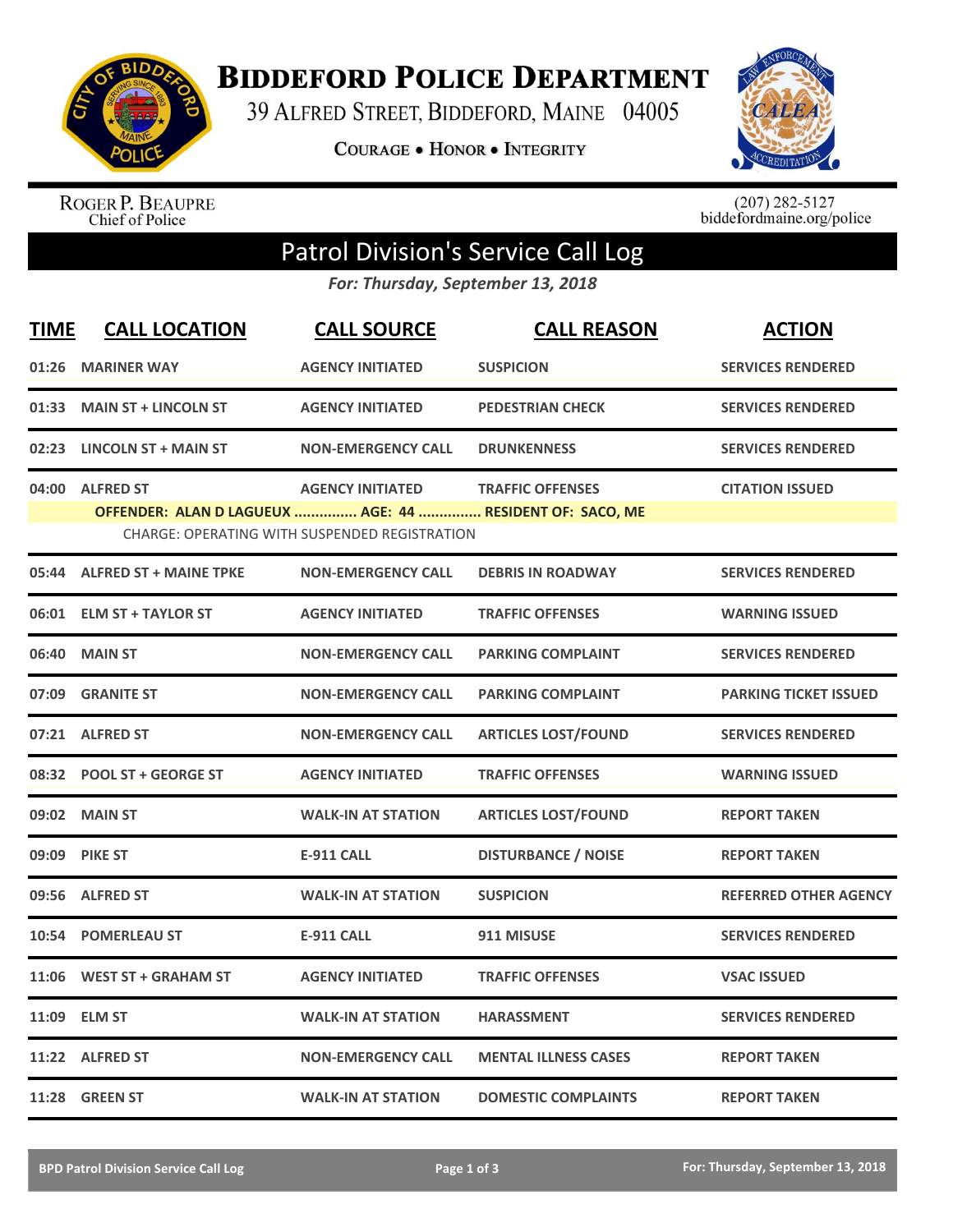| <b>TIME</b> | <b>CALL LOCATION</b>           | <b>CALL SOURCE</b>        | <b>CALL REASON</b>              | <b>ACTION</b>                |
|-------------|--------------------------------|---------------------------|---------------------------------|------------------------------|
|             | 12:12 MAPLEWOOD AVE            | <b>NON-EMERGENCY CALL</b> | <b>JUVENILE OFFENSES</b>        | <b>TRANSPORT TO HOSPITAL</b> |
|             | 12:16 CROSS ST                 | <b>NON-EMERGENCY CALL</b> | <b>ANIMAL COMPLAINT</b>         | <b>NEGATIVE CONTACT</b>      |
|             | 12:16 ALFRED ST                | <b>NON-EMERGENCY CALL</b> | <b>HAZARD</b>                   | <b>GONE ON ARRIVAL</b>       |
|             | 13:20 SHOPS WAY                | <b>NON-EMERGENCY CALL</b> | <b>ARTICLES LOST/FOUND</b>      | <b>SERVICES RENDERED</b>     |
|             | 13:31 ALFRED ST                | <b>WALK-IN AT STATION</b> | <b>PRO-ACTIVE RESPONSE TEAM</b> | <b>REPORT TAKEN</b>          |
|             | 13:33 WEST ST + WENDELL AVE    | <b>AGENCY INITIATED</b>   | <b>TRAFFIC OFFENSES</b>         | <b>WARNING ISSUED</b>        |
|             | 13:33 ALFRED ST                | <b>WALK-IN AT STATION</b> | <b>HARASSMENT</b>               | <b>SERVICES RENDERED</b>     |
|             | 13:42 WEST ST + GERTRUDE AVE   | <b>AGENCY INITIATED</b>   | <b>TRAFFIC OFFENSES</b>         | <b>WARNING ISSUED</b>        |
|             | 13:43 MAIN ST                  | <b>NON-EMERGENCY CALL</b> | <b>PARKING COMPLAINT</b>        | <b>PARKING TICKET ISSUED</b> |
|             | 14:18 POOL ST                  | <b>AGENCY INITIATED</b>   | <b>PAPERWORK</b>                | <b>PAPERWORK SERVED</b>      |
|             | 14:20 ALFRED ST                | <b>AGENCY INITIATED</b>   | <b>TRAFFIC OFFENSES</b>         | <b>WARNING ISSUED</b>        |
|             | 14:27 FOLSOM DR                | <b>E-911 CALL</b>         | 911 MISUSE                      | <b>WARNING ISSUED</b>        |
|             | 14:40 ALFRED ST + EDWARDS AVE  | <b>NON-EMERGENCY CALL</b> | <b>DISABLED VEHICLE</b>         | <b>SERVICES RENDERED</b>     |
|             | 14:47 POOL ST                  | <b>NON-EMERGENCY CALL</b> | <b>VIN VERFICATION</b>          | <b>SERVICES RENDERED</b>     |
|             | 14:47 SULLIVAN ST              | <b>NON-EMERGENCY CALL</b> | <b>ANIMAL COMPLAINT</b>         | <b>NEGATIVE CONTACT</b>      |
|             | 14:49 BERNARD AVE + HAROLD AVE | <b>NON-EMERGENCY CALL</b> | <b>PASS STOPPED SCHOOL BUS</b>  | <b>SERVICES RENDERED</b>     |
|             | 14:50 ALFRED ST                | <b>NON-EMERGENCY CALL</b> | <b>CRUISER ACCIDENT</b>         | <b>STATE FORM TAKEN</b>      |
|             | 14:52 GRAHAM ST                | <b>AGENCY INITIATED</b>   | <b>PRO-ACTIVE RESPONSE TEAM</b> | <b>NEGATIVE CONTACT</b>      |
|             | 15:13 ALFRED ST                | <b>AGENCY INITIATED</b>   | <b>PAPERWORK</b>                | <b>PAPERWORK SERVED</b>      |
|             | 15:23 PIKE ST                  | <b>AGENCY INITIATED</b>   | <b>PAPERWORK</b>                | <b>PAPERWORK NOT SERVED</b>  |
|             | 15:33 MARINER WAY              | <b>NON-EMERGENCY CALL</b> | <b>CHECK WELFARE</b>            | <b>SERVICES RENDERED</b>     |
|             | <b>15:45 MAIN ST</b>           | E-911 CALL                | <b>BURGLARY</b>                 | <b>REPORT TAKEN</b>          |
|             | 15:54 ALFRED ST                | <b>WALK-IN AT STATION</b> | <b>SUSPICION</b>                | <b>SERVICES RENDERED</b>     |
|             | 15:59 BACON ST                 | <b>NON-EMERGENCY CALL</b> | <b>MISSING PERSON</b>           | <b>NO ACTION REQUIRED</b>    |
|             | 15:59 AMHERST ST               | <b>WALK-IN AT STATION</b> | <b>HARASSMENT?</b>              | <b>SERVICES RENDERED</b>     |
|             | 16:09 ALFRED ST                | <b>WALK-IN AT STATION</b> | <b>COURT ORDERED CHECK IN</b>   | <b>NO VIOLATION</b>          |